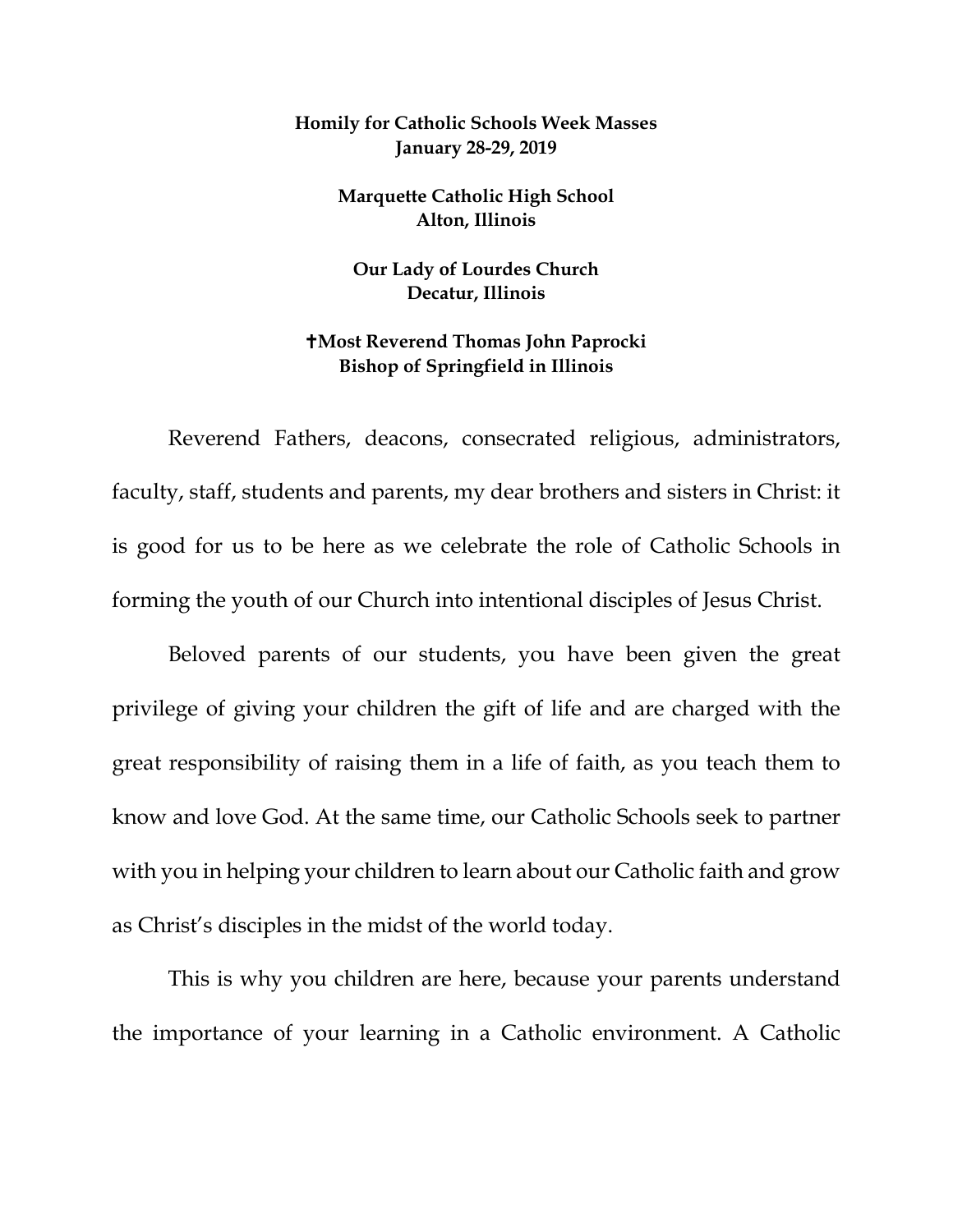education is about more than simply learning the arts and sciences; rather, at its core, it is about learning how to follow Jesus Christ in your daily lives.

Indeed, it is in Catholic education that we find the answers to life's most basic questions: What is the purpose of our lives? Why should I want to be a good person? What is it that God wants from me? What does it mean to be successful?

My dear brothers and sisters in Christ, I would like to reflect, for a moment, on the last of these questions, "What does it mean to be successful?" When we think about what it means to be happy and successful in our society it is easy to think of money and power and pleasure and influence. This is how the world in which we live measures success. However, our Lord gives us a very different standard with which to measure success. In fact, it is almost the opposite of what the world proposes. Throughout the Gospels, we see our Lord teaching His disciples about what is really important in life. So, too, do Catholic schools today carry on the mission of our Lord through teaching you about what is important and what is not, so that you might follow Christ as His disciple in this life and, like the saints, spend all eternity with Him in the next.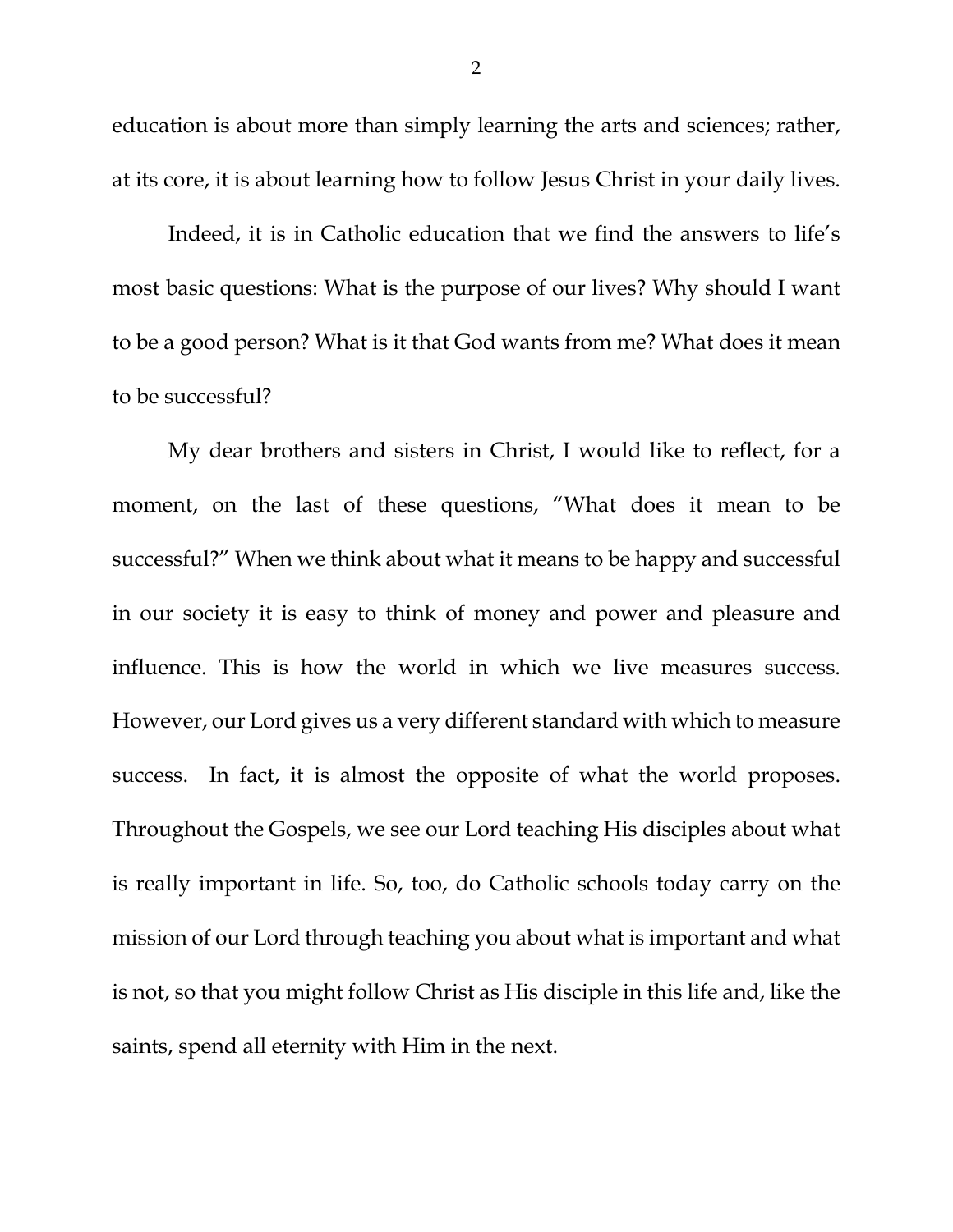<span id="page-2-1"></span><span id="page-2-0"></span>One saint who truly understood what it meant to be a disciple of the Lord is our Blessed Mother, the first and greatest of the disciples. For Catholics, Mary is the embodiment of what it means to live as an intentional disciple of Jesus Christ. However, for many non-Catholics, our Blessed Mother serves as a stumbling block to a relationship with our Lord who do not understand or appreciate her role as the Mother of our Redeemer.

Oddly enough, Mary was also a bit of an obstacle at one point in the spiritual journey of a young Catholic Polish man named Karol Wojtyła. While some of you may recognize this name, all of you would be more familiar with the name he chose when he was elected to lead the Church as our Holy Father: Pope John Paul II. In his memoir, *Gift and Mystery*, he explains that when he left his hometown of Wadowice to study at the Jagiellonian University he felt burdened by the intense devotion to Mary that is common in Poland. He wrote,

> I began to question my devotion to Mary, believing that, if it became too great, it might end up compromising the supremacy of the worship owed to Christ.

However, during the horrific Nazi occupation of Kraków in World War II, through reading the book, *True Devotion to Mary*, by Saint Louis de Montfort,

3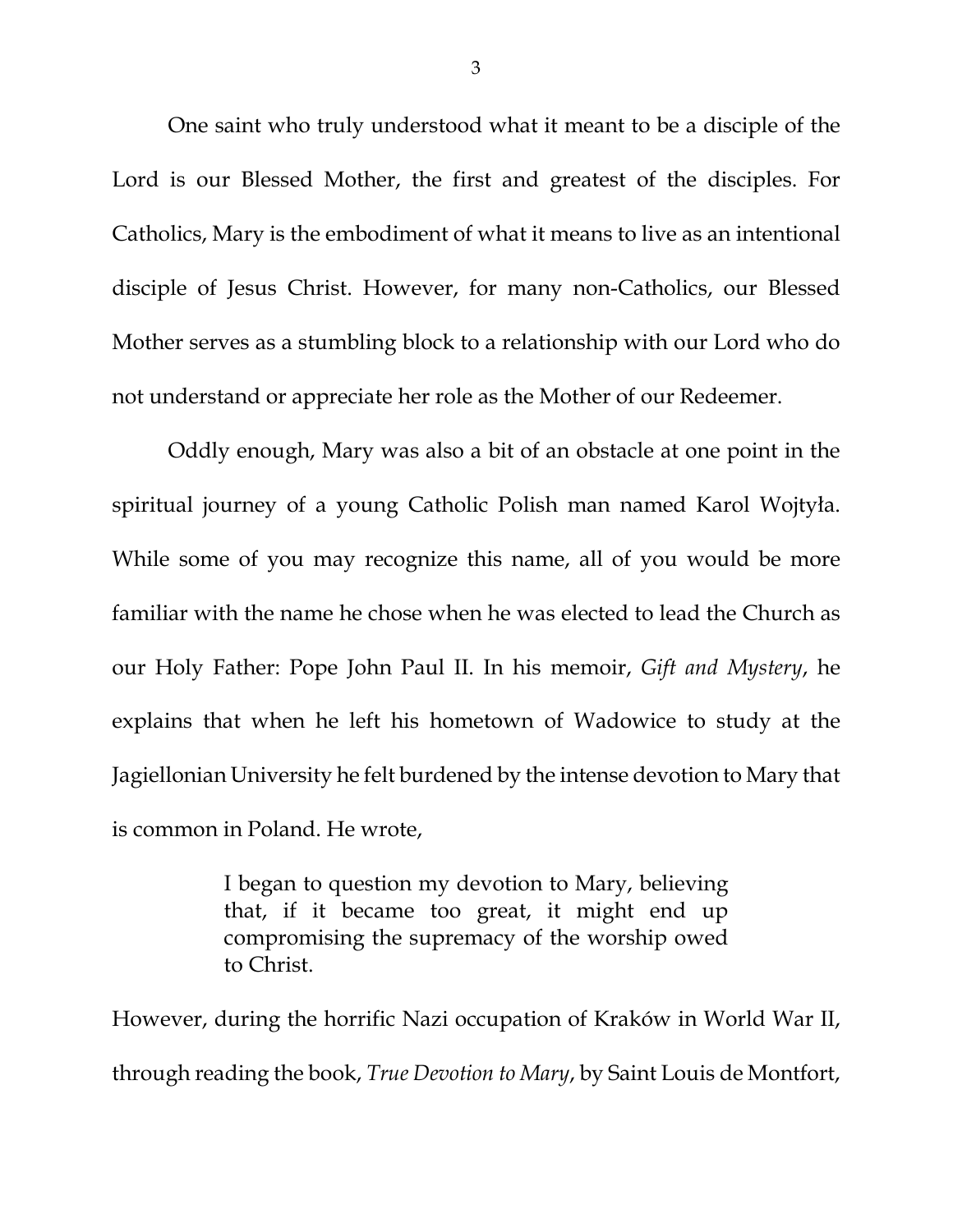Karol Wojtyła came to recognize that all true devotion to Mary necessarily directs us back to Jesus.<sup>[1](#page-2-0)</sup>

This fact is most clearly illustrated through the last recorded words of Mary in the Gospels, *Do whatever he tells you[.2](#page-2-1)* These instructions to the waiters at the wedding feast at Cana sum up the entire role of our Blessed Mother in salvation history, that is to point beyond herself and to focus our attention on her son.

My dear young people, it is my hope that you, like our Blessed Mother, might always act in ways that point those around you to Jesus. For this is what it means to be a disciple of Christ: to live in a way that seeks to lead others to have a relationship with Him. While society might see this as foolish or a waste of time, I assure you that if you follow the example of Mary, and live as an intentional disciple of our Lord, you too will build up great treasure in heaven.

So, today, let us ask Mary our Blessed Mother to continue to intercede for us. May she help all of us to grow in our knowledge of her Son and help us learn how to be His true disciples.

May God give us this grace. Amen.